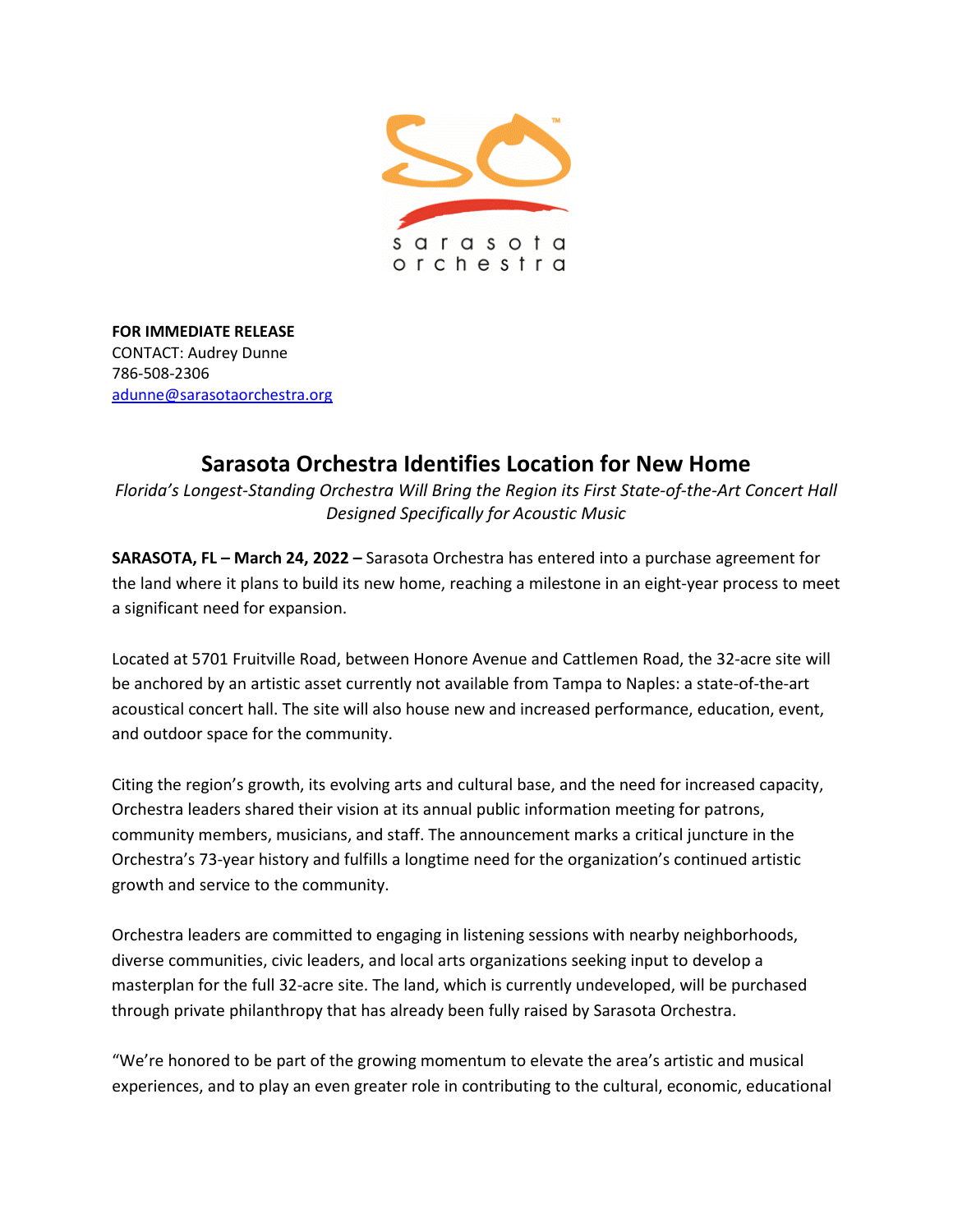and quality of life conditions of the greater Sarasota-Manatee area," said Sarasota Orchestra President and CEO Joseph McKenna. "Our plans for this dynamic musical destination will bring to the community something it's never had – a concert hall with outstanding acoustics that will transform the experience for patrons of our orchestra and the many local performing arts groups that will share our stage. This treasured asset will expand our region's cultural capacity for the next century."

Additional performance, rehearsal, practice, and music education space is acutely needed to serve local organizations, the region's larger population and offer an array of experiences. With a state-ofthe-art, acoustically engineered concert hall as its focal point, the new location creates a tremendous opportunity for Sarasota Orchestra, and other music and cultural organizations, to inspire new levels of innovation, collaboration, and discovery through diverse activities in a natural setting.

In addition, the site's proximity to Interstate 75 increases accessibility to arts and cultural experiences for residents across the region and visitors from around the world. The location will serve as a gateway to the nearby, vibrant downtown Sarasota area.

"This is a pivotal moment in the Orchestra's 73-year history, representing a bold, civic-minded vision about our future and our potential to enrich lives throughout the greater Sarasota area and beyond," said Tom Ryan, chair of the Sarasota Orchestra's board of directors. "Schedule limitations at existing venues place extraordinary burdens on cultural organizations both now and into the future. The opportunity to ease this pressure with well-designed acoustic space for music organizations will enhance and improve our region's reputation as a premier destination for arts and culture in Florida."

# *State-of-the-Art Space to Meet Evolving Community Needs*

The plan for a new home builds on Sarasota Orchestra's immediate and enduring commitment to bringing to the community a performance space designed and built to meet the unique needs of acoustic music. An estimated seven acres of the 32-acre site will be dedicated to a permanent home for the Sarasota Orchestra's professional orchestra, extensive educational programs, and the internationally renowned Sarasota Music Festival.

Along with an 1,800-seat concert hall, the facility will include a 700-seat recital hall for chamber music and other flexible uses. Increased space will also support the Orchestra's diverse education programs, expanding opportunities to partner more extensively with area schools and in reaching young people who are interested in exploring music and gaining skills of creativity, collaboration, and communication.